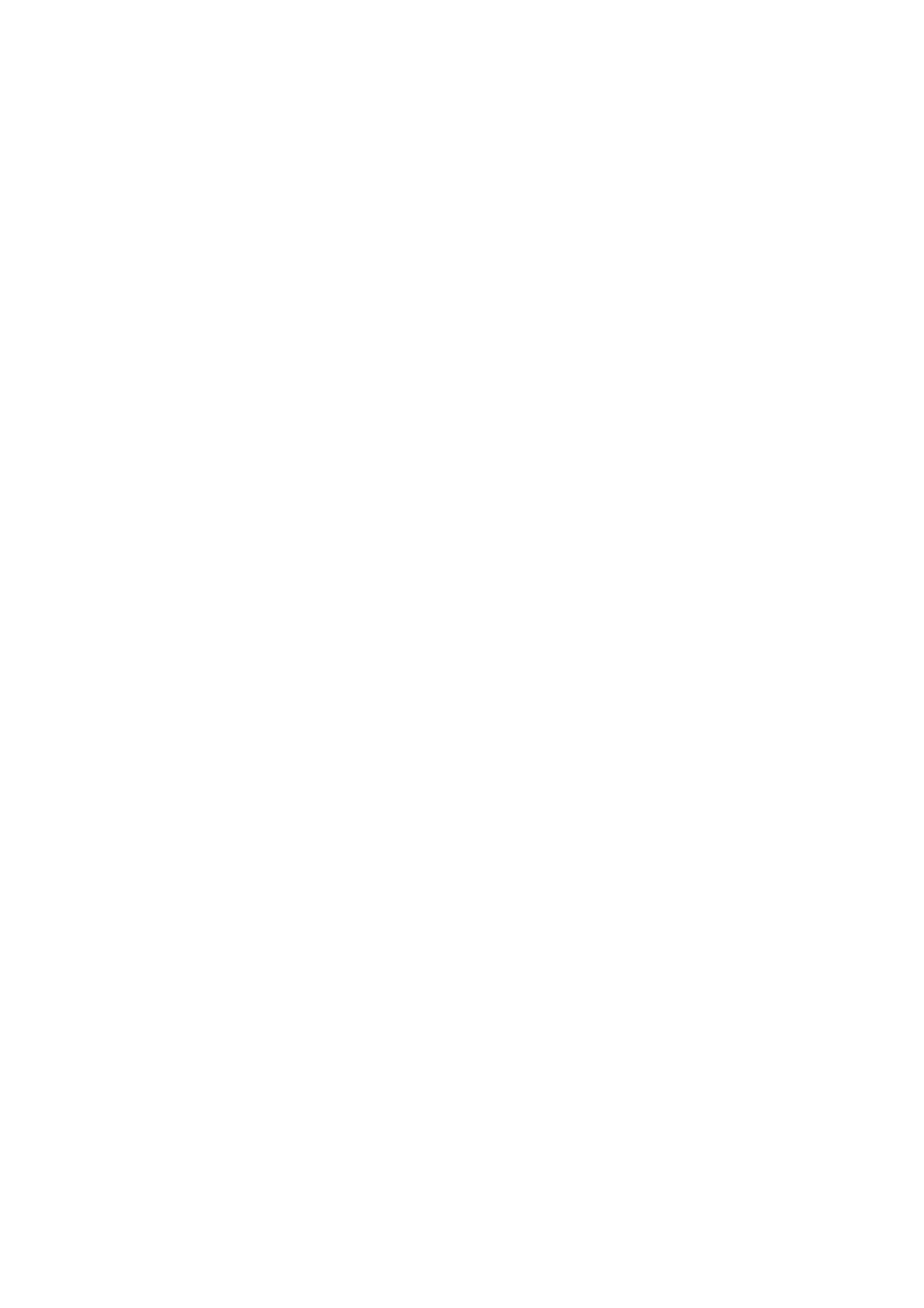# **Introduction**

#### **The Public Interest Advocacy Centre**

The Public Interest Advocacy Centre (PIAC) is an independent, non-profit law and policy organisation. PIAC works for a fair, just and democratic society, empowering citizens, consumers and communities by taking strategic action on public interest issues.

PIAC identifies public interest issues and, where possible and appropriate, works co-operatively with other organisations to advocate for individuals and groups affected. PIAC seeks to:

- expose and redress unjust or unsafe practices, deficient laws or policies;
- promote accountable, transparent and responsive government;
- encourage, influence and inform public debate on issues affecting legal and democratic rights;
- promote the development of law that reflects the public interest;
- develop and assist community organisations with a public interest focus to pursue the interests of the communities they represent;
- develop models to respond to unmet legal need; and
- maintain an effective and sustainable organisation.

Established in July 1982 as an initiative of the (then) Law Foundation of New South Wales, with support from the (then) NSW Legal Aid Commission, PIAC was the first, and remains the only broadly based, public interest legal centre in Australia. Financial support for PIAC comes primarily from the NSW Public Purpose Fund and the Commonwealth and State Community Legal Services Program. PIAC also receives funding from Industry and Investment NSW for its work on energy and water, and from Allens Arthur Robinson for its Indigenous Justice Program. PIAC also generates income from project and case grants, seminars, consultancy fees, donations and recovery of costs in legal actions.

PIAC welcomes the opportunity to make a further submission to the inquiry of the NSW Law Reform Commission (the Commission) into security for costs and associated orders (the Inquiry).

## **Public interest and protective costs orders**

#### **4.1 Is there a need for new legislation to give courts the power to make public interest costs orders, or is the current law adequate?**

Public interest costs orders are very rarely made in NSW. This is because of the absence of relevant legislation and/or rules providing for public interest costs orders, and the apparent strong reluctance of courts to depart from the usual common law rule that costs follow the event. The current law encapsulates the principle that a successful party should be indemnified against the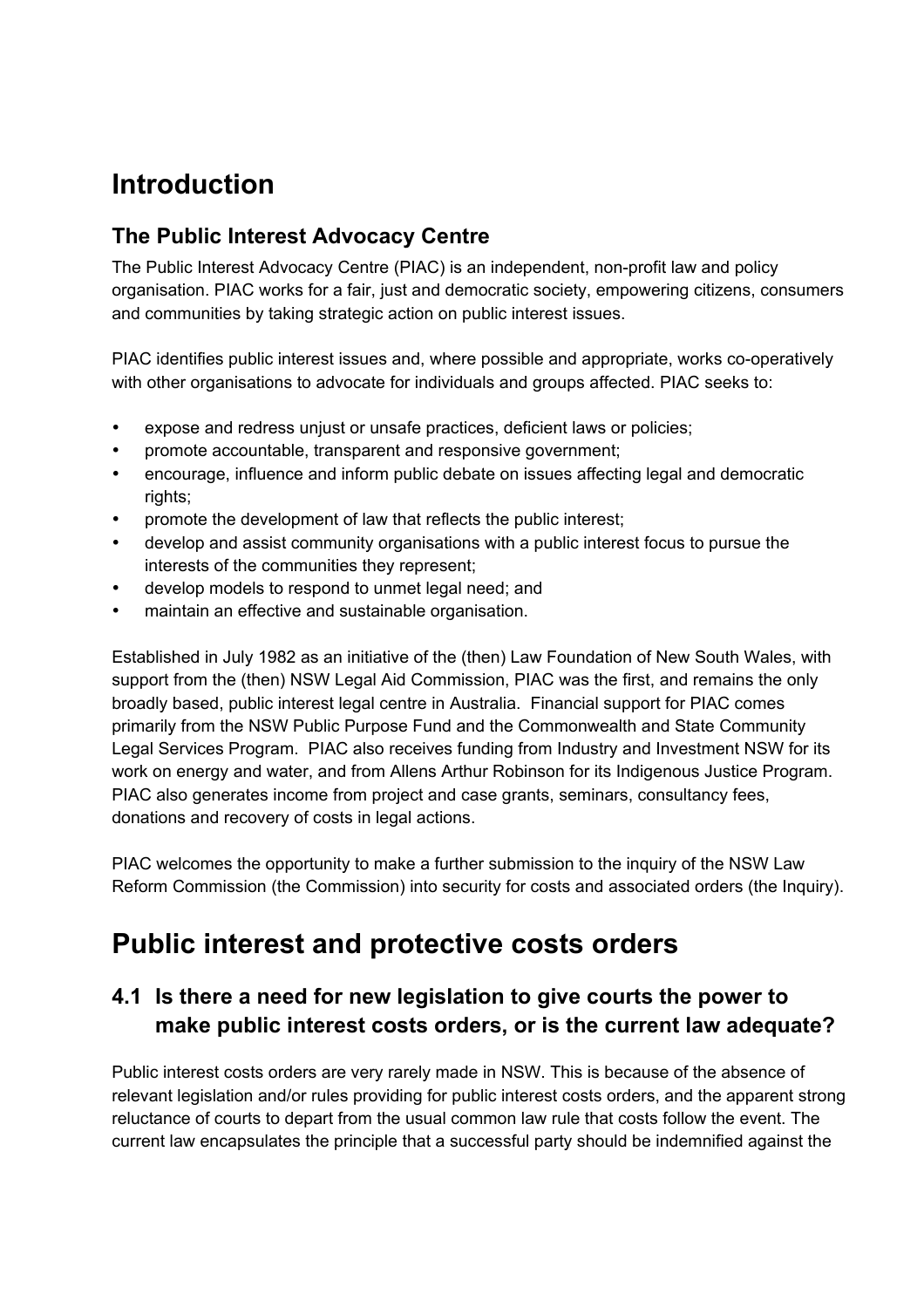expense to which it has been put, and the current law also stresses that departure from the usual rule is exceptional and that the court has a broad discretion in relation to costs.<sup>1</sup> Whether litigation has been brought in the public interest is only one of a number of factors that courts consider in exercising their discretion regarding costs. $2$  Courts seem reluctant to provide prescriptive rules as to when it might be appropriate to depart from the usual costs rule. Justice Heerey, for example, has emphasised that the courts have a broad discretion and has intimated that it would be inappropriate to allow the common law to fetter that discretion simply by the accumulation of cases that might bear on that general discretion.<sup>3</sup>

In these circumstances, public interest litigants, like all litigants, must be prepared to take on a significant costs risk in order to proceed with their case. As explained below, PIAC's litigation experience indicates that this risk to costs exposure is the greatest deterrent to public interest litigation.

Public interest litigation is a difficult term to define, but some of the key indicia, from PIAC's perspective, are that:

- the matter raises an issue of public importance;
- the matter will have an impact beyond the rights of the individual parties to affect a larger group of people. It heightens the public interest dimension of a matter if that larger group of people includes, in particular, disadvantaged or marginalised people; and
- important rights or obligations will be determined or enforced.

In order to remove some of the barriers to public interest litigation in Australia, we need to introduce coherent and distinct costs rules and jurisprudence in public interest matters. It is true that cases like Os*hlack v Richmond River Council<sup>4</sup>* and *Ruddock v Vadarlis<sup>5</sup> show that the ambit* of traditional exceptions to the usual costs rule has widened in recent times in Australia to include, in some cases, consideration of the public interest. However, this development is limited. Without new legislation, the courts are unlikely to make significant advances in this regard – change will be slow (if at all), and the development of guiding principles haphazard.

Since its inception in 1982, PIAC has obtained instructions from hundreds of clients with public interest matters that have reasonable prospects, but who do not proceed specifically because of the risk of an adverse costs order. Naturally, PIAC recognises the many inherent limitations and disadvantages of litigation – not least, its cost to all parties involved and to the state. It is also clear that, in many situations, effective alternative dispute resolution can lead to more efficient and less costly resolution to a dispute. These propositions, which are now so well accepted that they might be described as trite, mean that there should be strong inducements for parties to

 $\overline{a}$ 

2 • Public Interest Advocacy Centre • A public interest approach to costs

<sup>&</sup>lt;sup>1</sup> G E Dal Pont, *Law of Costs* (LexisNexis Butterworths, 2<sup>nd</sup> ed, 2009) 263, [9.2].

<sup>2</sup> *Oshlack v Richmond River Council* (1998) 193 CLR 72.

 $3$  *Fetherson v Peninsula Health (No 2)* [2004] FCA 594.

 $^{4}$  (1998) 193 CLR 72.

<sup>[2001]</sup> FCA 1865.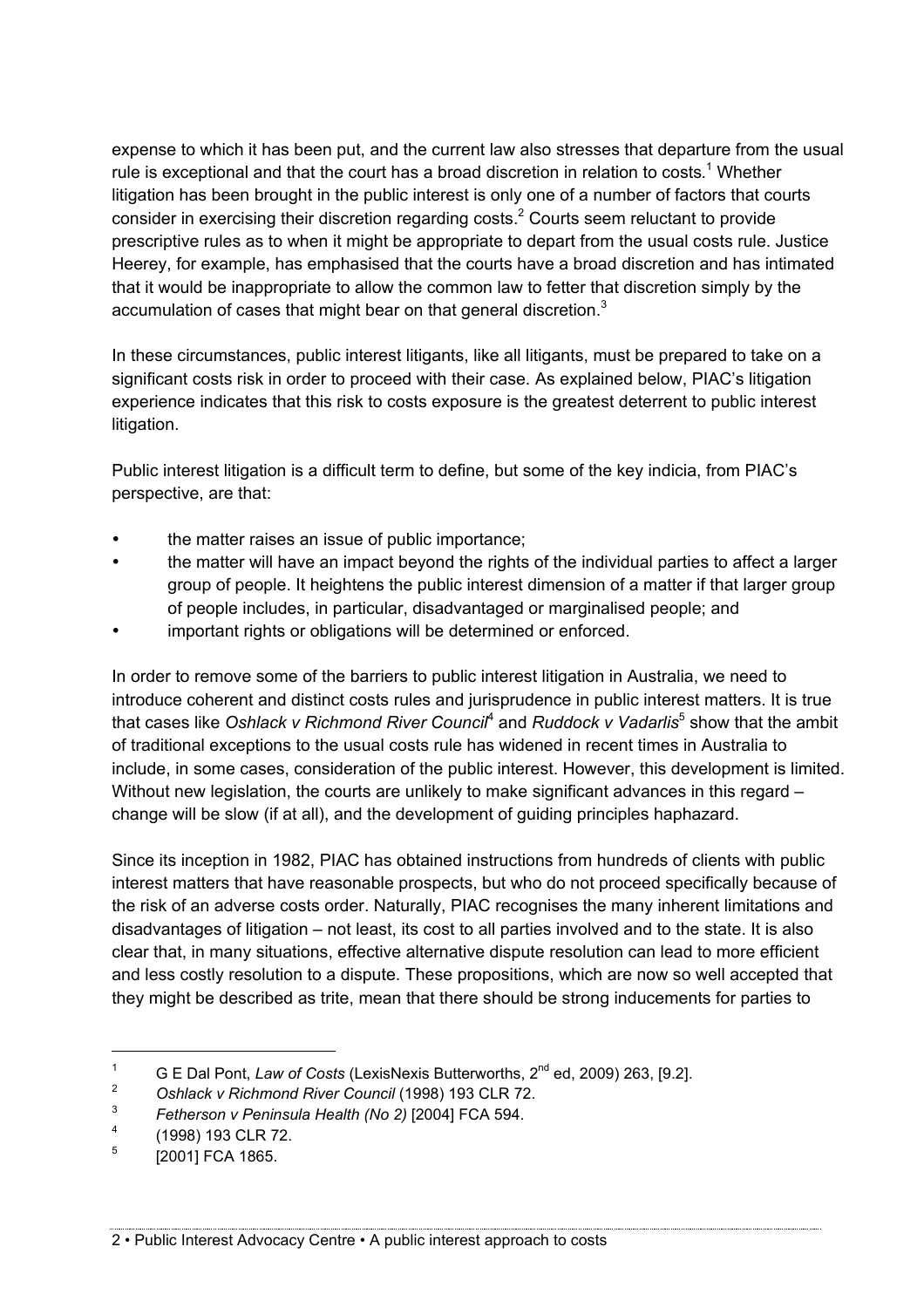resolve their disputes, where appropriate, via alternative dispute resolution mechanisms, and there should be barriers to the commencement of unnecessary litigation.

However, not all litigation is unnecessary. Especially in areas that we have categorised for the purposes of this submission as being within the scope of 'public interest litigation', there is in fact a strong public policy imperative to remove barriers to litigation. That is, even with its limitations, litigation can perform a vital role in clarifying novel or contentious areas of law. This, in turn, can make alternative dispute resolution a much more viable option for the bulk of disputes that arise in the same area as a public interest case that has been decided by a court.

By way of illustration, PIAC has recently sought to bring proceedings in the Federal Court to improve access to transport for people with disability. PIAC obtained instructions from clients who cannot secure equal access to buses, trains and aeroplanes. Some of these clients have strong disability discrimination claims against large transport operators pursuant to the *Disability Standards for Accessible Public Transport 2002* (*Disability Standards*) made under the *Disability Discrimination Act 1992* (Cth).

However, there has been almost no litigation brought under the *Disability Standards*. This, in turn, means that there is very little curial guidance as to the meaning of the *Disability Standards*  or their practical operation. There would clearly be a public benefit in an appropriate case being brought to test this legislation, so as to provide greater clarity about how the *Disability Standards*  operate to facilitate access to transport by a significant sector of the community. An appropriate case could also enforce important rights (in this case, to access public transport) for a significant sector of the community. For example, enforcing the *Disability Standards* in relation to audio announcements on trains and buses would assist tens of thousands of people with vision impairment who travel or seek to travel on public transport.

However, the risk of adverse costs remains an almost insurmountable barrier. Potential applicants of moderate means are understandably reticent to expose themselves to financial ruin. The low number of cases in this area represents a loss to all people with disability who cannot access public transport, as well as to the entire community.

In an attempt to address these barriers, PIAC has made a number of successful applications to have costs capped pursuant to Order 62A of the *Federal Court Rules* (Cth). 6 This rule is in similar terms to Rule 42.2 of the *Uniform Civil Procedure Rules* (NSW). 'Public interest' is one of a number of factors which the court takes into account in granting costs caps. PIAC has also obtained Legal Aid grants, where possible, sometimes in combination with costs caps, in order to insulate our clients from costs risks. However, costs capping only goes so far and Legal Aid is only available in a limited number of cases.

The precise meaning and operation of key provisions of the *Disability Standards* will remain uncertain unless the main barriers to public interest litigation are removed. In our submission, that goal will only be achieved by establishing a regime for public interest costs orders that

<sup>6</sup> *Corcoran v Virgin Blue Airlines Pty Ltd* [2008] FCA 864.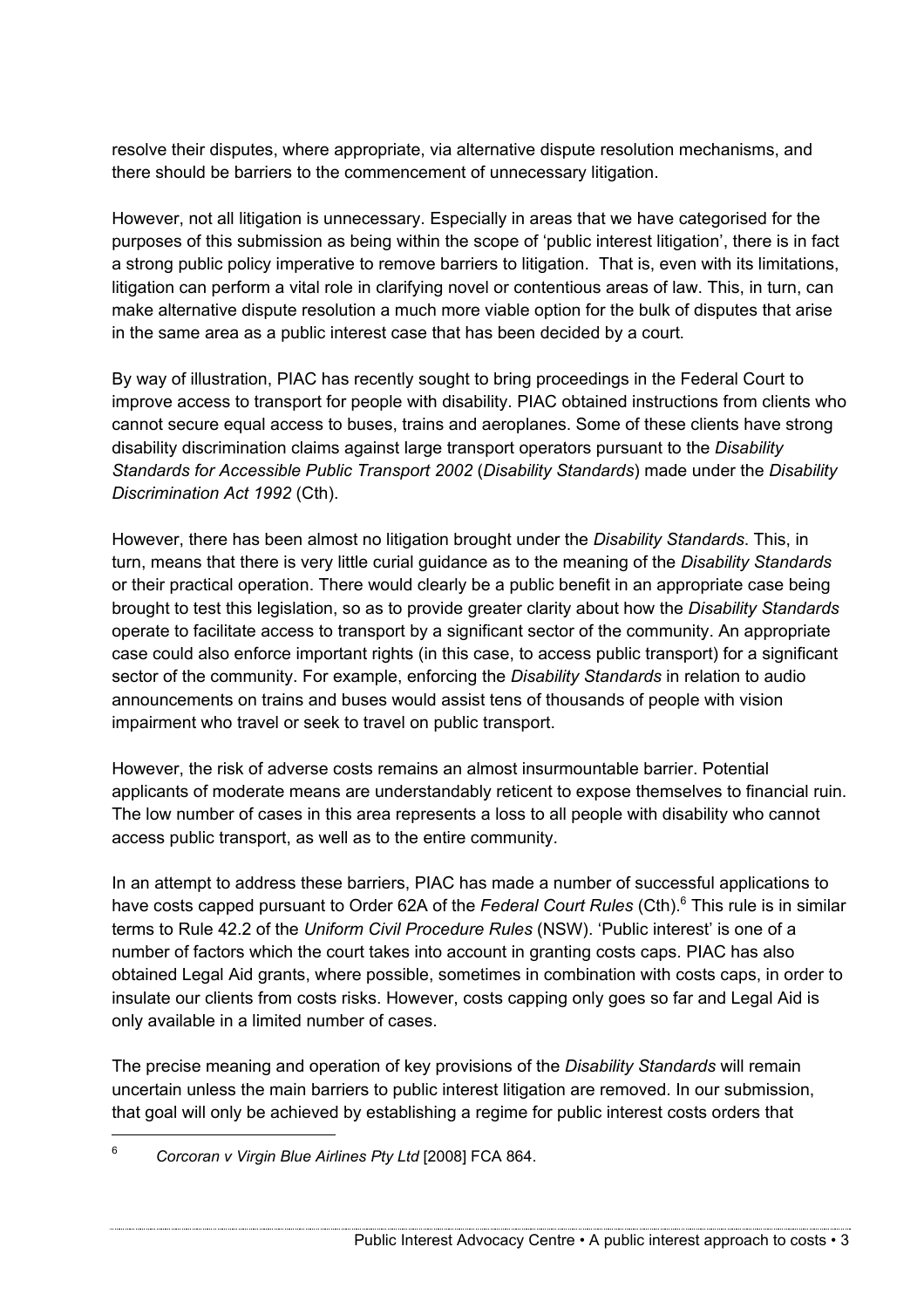ensures they are more readily available, and used appropriately by parties and the courts. Until then, litigation is just too financially risky for clients. On the whole, *Disability Standards* cases tend to be brought by individuals of limited financial means who are in dispute with government agencies or large corporations. One of the beauties of public interest costs orders is that they can provide help to address this 'inequality of arms'.

Public interest costs orders have developed in comparable overseas jurisdictions, including the UK and Canada. In both jurisdictions, developments have been made primarily via the common law, with court rules providing a broad discretion as to costs and not specifically addressing the issue of 'public interest litigation'.

In the UK, the case of *R (ex parte Cornerhouse Research) v Secretary of State for Trade and Industry7* (*Cornerhouse*) developed some principles for consideration in granting public interest costs orders. The Court of Appeal stipulated that public interest costs orders must be made in only the most exceptional circumstances. The *Cornerhouse* criteria for granting a public interest costs order, outlined at paragraph 74 of the judgment, are as follows:

- the issues raised are of general public importance;
- the public interest requires that those issues should be resolved;
- the applicant has no private interest in the outcome of the case;
- having regard to the financial circumstances of the parties, including the likely amount of costs in issue, it is fair and just to make the order; and
- without a protective costs order, the applicant will probably discontinue the proceedings and will be acting reasonably in doing so. $^8$

English and Irish courts have attached weight to whether the matter truly requires elucidation on a point of law, raises a novel point of law or raises a novel interpretation of the law. Where applying familiar principles to new facts, they have been unlikely to grant a protective costs order.<sup>9</sup>

In Canada, in the case of *British Colombia (Minister of Forests) v Okanagan Indian Band*, <sup>10</sup> the Supreme Court set guidelines for the exercise of the judicial discretion to award costs in advance to public interest litigants. An applicant must establish that a case is 'special enough' by demonstrating that:

- it cannot afford to pay for the litigation and there is no other realistic option for bringing the issues to trial;
- its claim is prima facie meritorious;

 $\overline{a}$ 

4 • Public Interest Advocacy Centre • A public interest approach to costs

 $<sup>7</sup>$  [2005] EWCA Civ 192.</sup>

<sup>&</sup>lt;sup>8</sup> R (ex parte Cornerhouse Research) v Secretary of State for Trade and Industry [2005] EWCA Civ 192 at para 74.

<sup>9</sup> Public Interest Law Alliance, *Public Interest Litigation: The Costs Barrier & Protective Costs Orders*, Free Legal Advice Centres Ltd Report, 2010, p14.

 $10$  (2004) 233 DLR (4<sup>th</sup>) 577.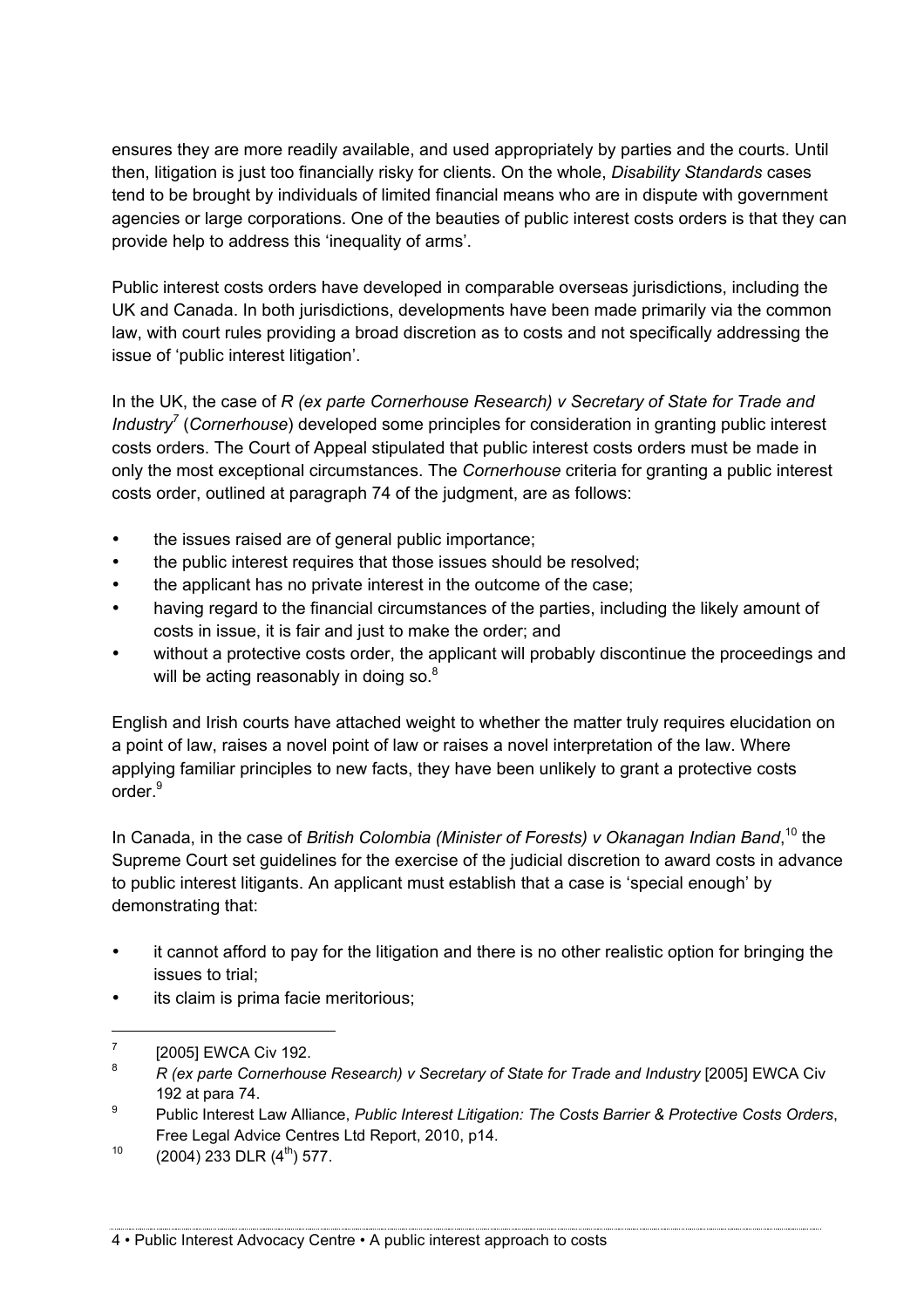- the issues raised are of public importance and have not been resolved in previous cases; and
- the order would not be contrary to the interests of justice (for example, where the order would be unfair to private litigants caught in the cross-fire of the dispute).<sup>11</sup>

Public interest litigation promotes greater equity, access and confidence in the legal system, creates economies of scale, enhances public sector accountability and reduces the costs associated with market and governmental failure. Existing costs rules thwart the realisation of these benefits in NSW. There has been increasing judicial and legislative acceptance that the indemnification rationale, which has traditionally driven costs determinations in Australia, is simplistic and is not suitable for all forms of litigation. However, this acceptance needs to be followed through to its logical conclusion in public interest litigation, and new legislation is required to achieve this.

#### **4.2 Should any proposed legislation establishing public interest costs orders define public interest proceedings? If so, what should the definition be?**

A legislative definition of the term 'public interest proceedings' would be useful. The courts have not developed a consistent, let alone a settled, definition. Courts have varied in their approach and the factors taken into consideration. PIAC considers that it would be desirable for Parliament to provide greater clarity as to the scope of 'public interest' proceedings.

As stated in our previous submission, PIAC supports the definition of public interest proceedings developed by the Australian Law Reform Commission (ALRC)<sup>12</sup>. However, rather than providing a broad discretion to grant public interest costs orders, PIAC proposes that if a matter meets the statutory definition of public interest proceedings, there should be a rebuttable presumption in favour of making a public interest costs order.

That is, PIAC submits that there should be a presumption in favour of granting a public interest costs order in proceedings that:

- will determine, enforce or clarify an important right or obligation affecting a significant sector of the community;
- involve the resolution of an important question of law and may reduce the need for further litigation; or
- otherwise have the character of public interest or test case proceedings.<sup>13</sup>

<sup>11</sup> Tollefson C, Gilliland D & DeMarco J, *Towards a Cost Jurisprudence in Public Interest Litigation*, The Canadian Bar Review [2004] 83, p 478-484.

<sup>12</sup> Australian Law Reform Commission, *Cost Shifting – Who Pays for Litigation*, Report No 75 (1995) [13.19].

 $13$   $ibid.$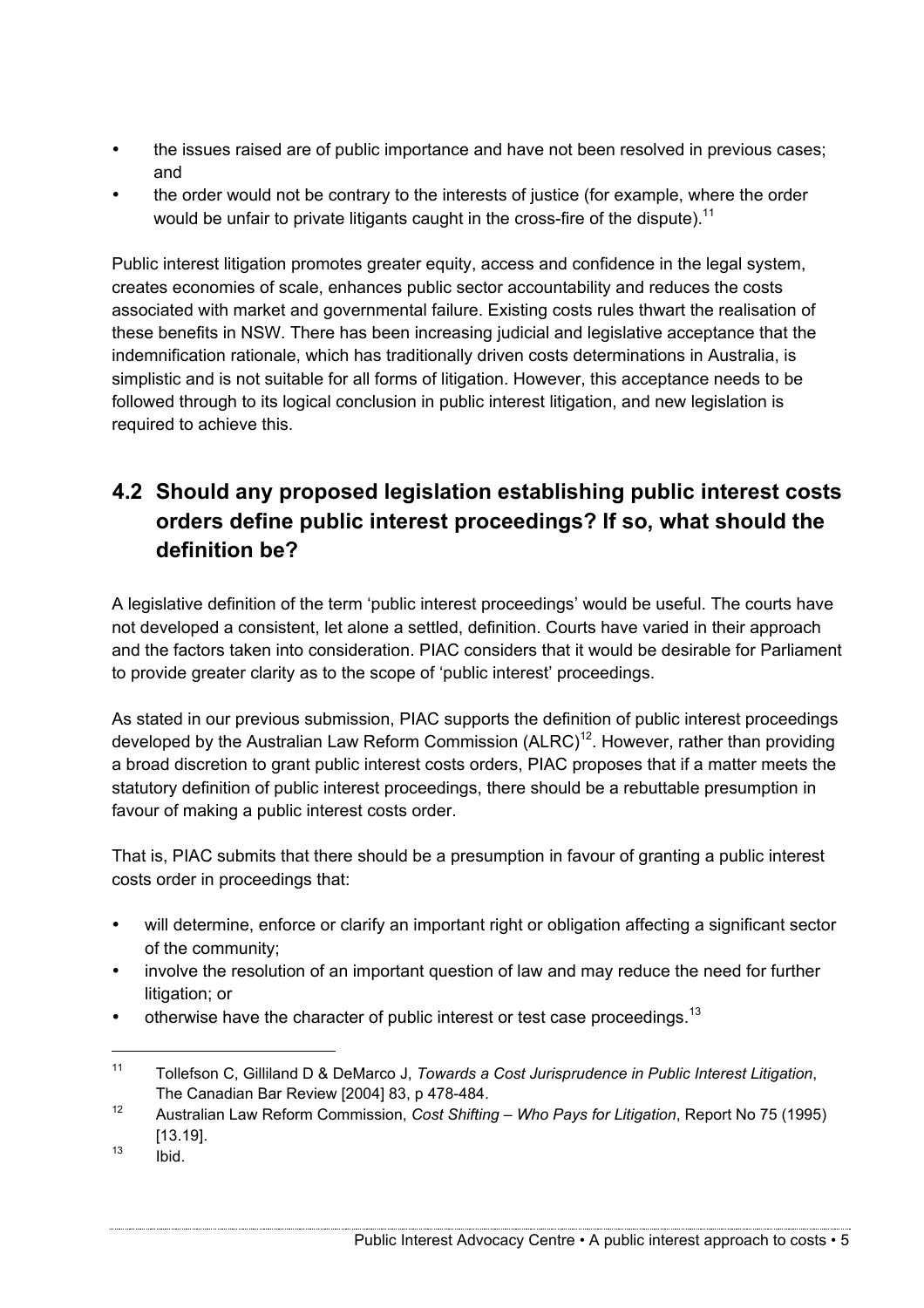PIAC is concerned to ensure that any new public interest costs rule is widely used in appropriate matters. Without a presumption in favour of a public interest costs order in matters that meet the definition, courts may be reluctant to make such orders because of longstanding and difficult to shed common law costs principles. The new legislation must be clear in promoting the use of public interest costs orders, and a presumption is one way of achieving this.

It may be that the ALRC's definition could be further refined by including within the scope of public interest proceedings cases that raise issues of 'general public importance'. This term ('general public importance') is used in the funding criteria of the Commonwealth Public Interest and Test Case Scheme. It is an imprecise term, but it may provide an appropriate vehicle for narrowing the category of cases that would meet the definition of 'public interest'.

#### **4.3 Should the legislation establishing public interest costs orders provide that courts may make an order at any stage of the proceedings, including at the start of the proceedings?**

Any legislation establishing public interest costs orders should provide that courts may make orders at any stage of the proceedings, including at the start. In fact, it should encourage such orders to be made early, perhaps by way of a presumption or clear guidance to the courts. Absent this, judges may prefer the usual course, which is to decide costs at the conclusion of the matter.

Public interest costs orders will be of greatest benefit to litigants if they are made at the earliest possible stage of proceedings. As stated in our previous submission, the later an order is applied for and made, the higher an applicant's liability for costs incurred before the order was granted. Undue delay or reluctance by judges to make early orders could render public interest costs rules useless. Therefore, PIAC considers that the new costs rule should specifically facilitate the granting of orders at the outset of litigation. For example, in the case of *Corcoran v Virgin Blue*  Airlines Pty Ltd,<sup>14</sup> the applicant would most likely have not proceeded with the litigation had a costs cap pursuant to Order 62A of the *Federal Court Rules* (Cth) not been granted early in the proceedings. The client, a person with disability complaining of discrimination in the provision of services by Virgin Blue Airlines, was greatly concerned by his unlimited exposure to costs, particularly against a respondent with significant resources.

This also benefits respondents who can then better appreciate their financial risk in relation to the proceedings and may have the benefit of encouraging the parties to narrow the matters in dispute at an early stage. It may also have the benefit of encouraging litigants to ask the court to consider the court appointment of experts, as is permitted for example under Rule 31.46 of the *Uniform Civil Procedure Rules 2005* (NSW), as a means to reduce the parties' costs of litigation.

 $\overline{a}$ 

6 • Public Interest Advocacy Centre • A public interest approach to costs

<sup>14</sup> [2008] FCA 864.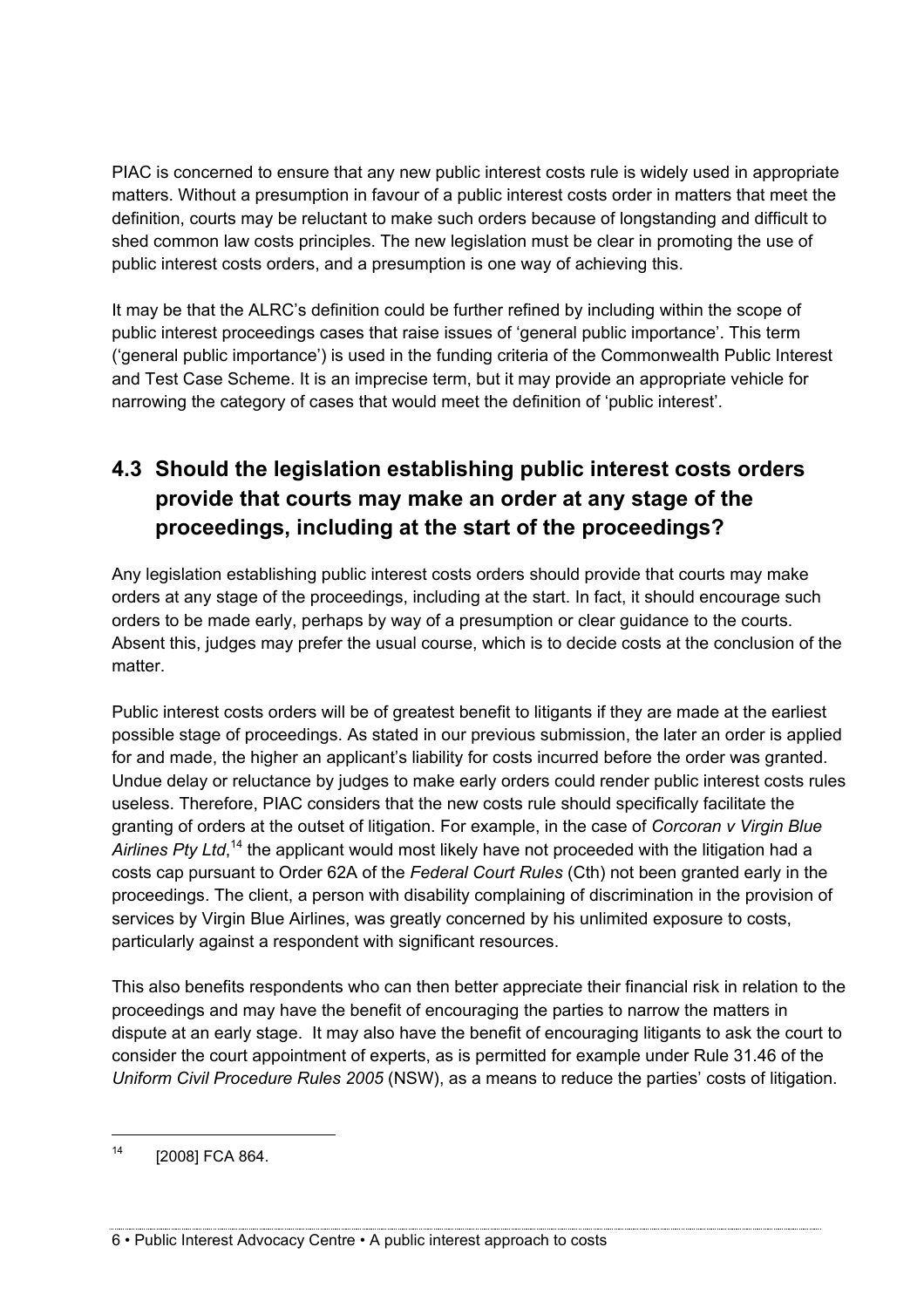However, if the applicant proceeds without applying for such an order initially, and then seeks to apply, this should also be possible. This may occur in cases where, for example, the public interest in a matter only becomes apparent some way into the proceedings or the applicant obtains legal representation after the commencement of proceedings.

### **4.4 Should the legislation giving courts power to make public interest costs orders contain a list of discretionary factors that courts may take into account when determining whether to make a public interest costs orders? If so, what should these factors be?**

As stated above, PIAC considers that if a matter meets the statutory definition of 'public interest' put forward by the ALRC, there should be a presumption in favour of making a public interest costs order. The legislation should provide an additional list of factors that the court may take into account in determining whether to make such an order. This will be particularly helpful as the definition of 'public interest' put forward by the ALRC and supported by PIAC is quite broad.

If a list of discretionary factors is adopted, the financial circumstances of the applicant and any private or pecuniary interest they have in the outcome of the proceedings should not be included.

PIAC considers that the financial circumstances of the applicant should be a relevant factor in determining whether to make a protective costs order. Similarly, the question whether the applicant would continue the proceedings without a protective costs order should be taken into account. The rationale behind the making of protective costs orders should be to reduce the barriers faced by the applicant in proceeding with public interest litigation. As their financial situation is a relevant barrier, this should be considered.

Further, any definition of public interest should not exclude applicants with a private interest in the proceedings. In many cases conventionally regarded as public interest litigation, the applicant will have a direct, personal, proprietary and pecuniary interest in the outcome, the existence of which in no way diminishes the public interest value presented by the issues or circumstances of the case. Lack of private interest should not be a prerequisite for a public interest costs order. In fact, such an approach would be somewhat unworkable, considering that litigants must generally have a private interest in order to have standing to bring proceedings. Again, PIAC's suggested approach would depart from developments in the UK and Canada.

Lastly, the merit of the case may be a relevant discretionary factor. The test should be whether there is a 'serious question to be tried', the same test used by the court in considering whether to grant other interlocutory orders.<sup>15</sup>

<sup>15</sup> *Beecham Group Ltd v Bristol Laboratories Pty Ltd* (1968) 118 CLR 618.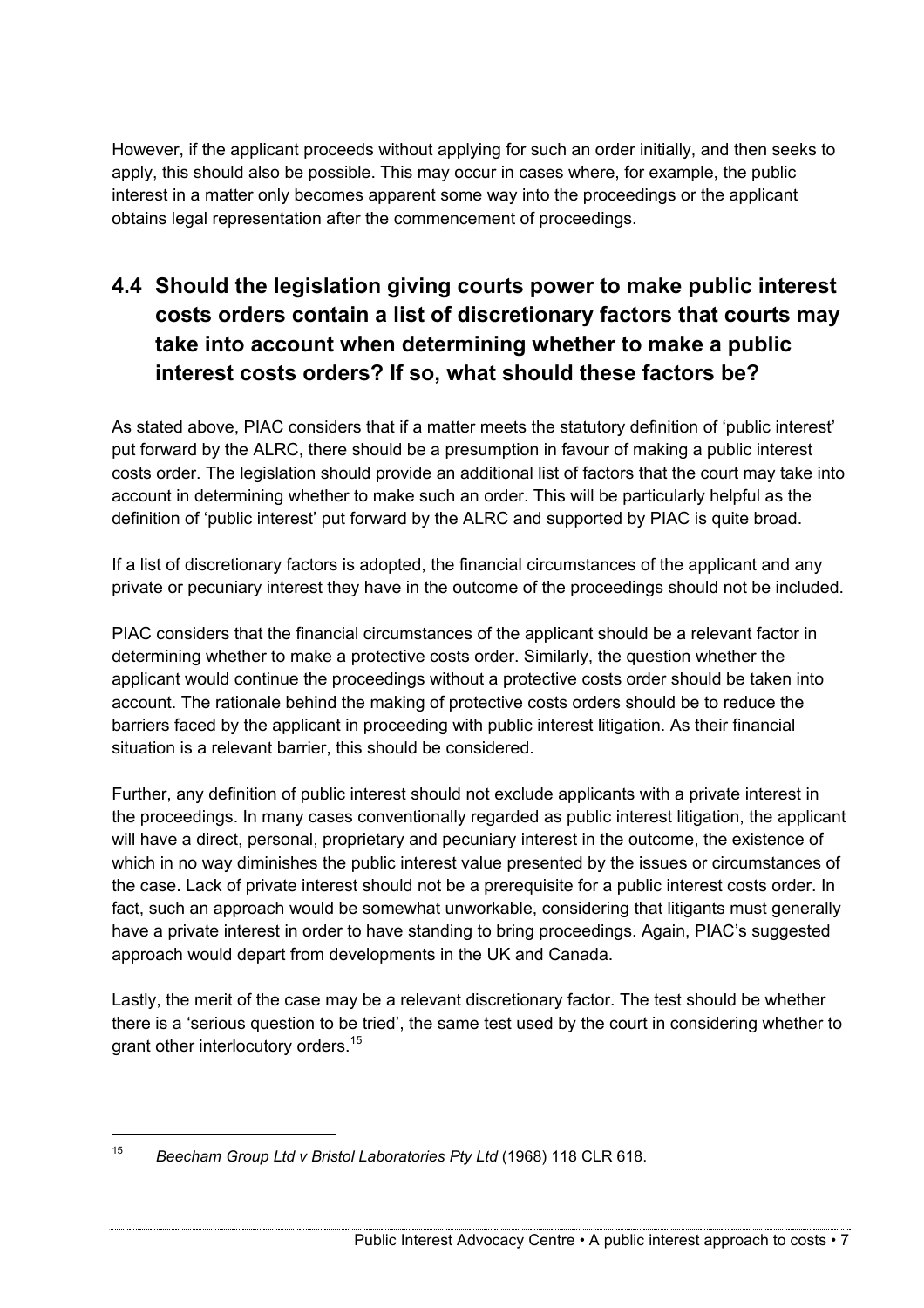#### **4.5 If a court is satisfied that there are grounds for making a public interest costs order, what are the types of orders that it should be able to make?**

The court should be able to make a wide range of orders, including:

- the applicant will pay no costs if it loses but will recover costs if it wins;
- there will be no order as to costs;
- the losing party will be liable for capped costs; and
- the applicant's costs will be paid by the other party, regardless of the outcome.

In some cases, it may be appropriate that the applicant pay no costs if they lose but recover costs if they win (first dot point, above). This position recognises the need to facilitate representation for applicants in public interest matters (solicitors and counsel may recover their costs if they win, a more attractive prospect for many than acting strictly *pro bono*), while at the same time removing the risk of adverse costs from the applicant's shoulders. While such an order may appear onerous from a respondent's point of view, it may be appropriate in cases where, for example, a public interest applicant has a strong case against a government agency or wealthy corporation and the potential benefit of the case proceeding is significant.

Factors that PIAC submits may be relevant for the court to take into account in determining what type of order to make include:

- the extent of the public interest;
- the likely cost of the proceedings;
- the resources of the respondent;
- the legislative intent behind any statutory provisions at issue, and broad standing entitlements;
- the strength of the case; and
- any effect upon disadvantaged or marginalised people.

In relation to capped costs, PIAC considers that orders should be able to be made in relation to both parties (not just the party applying for the public interest costs order) and should set a capped amount, not a proportion or percentage of costs.

#### **4.6 Should the provisions giving courts power to make public interest costs orders be located in statute or in the** *Uniform Civil Procedure Rules 2005* **(NSW)?**

PIAC considers that the provisions relating to public interest costs orders should be located in legislation. The relevant statute or division/part of the statute should have an objects clause that